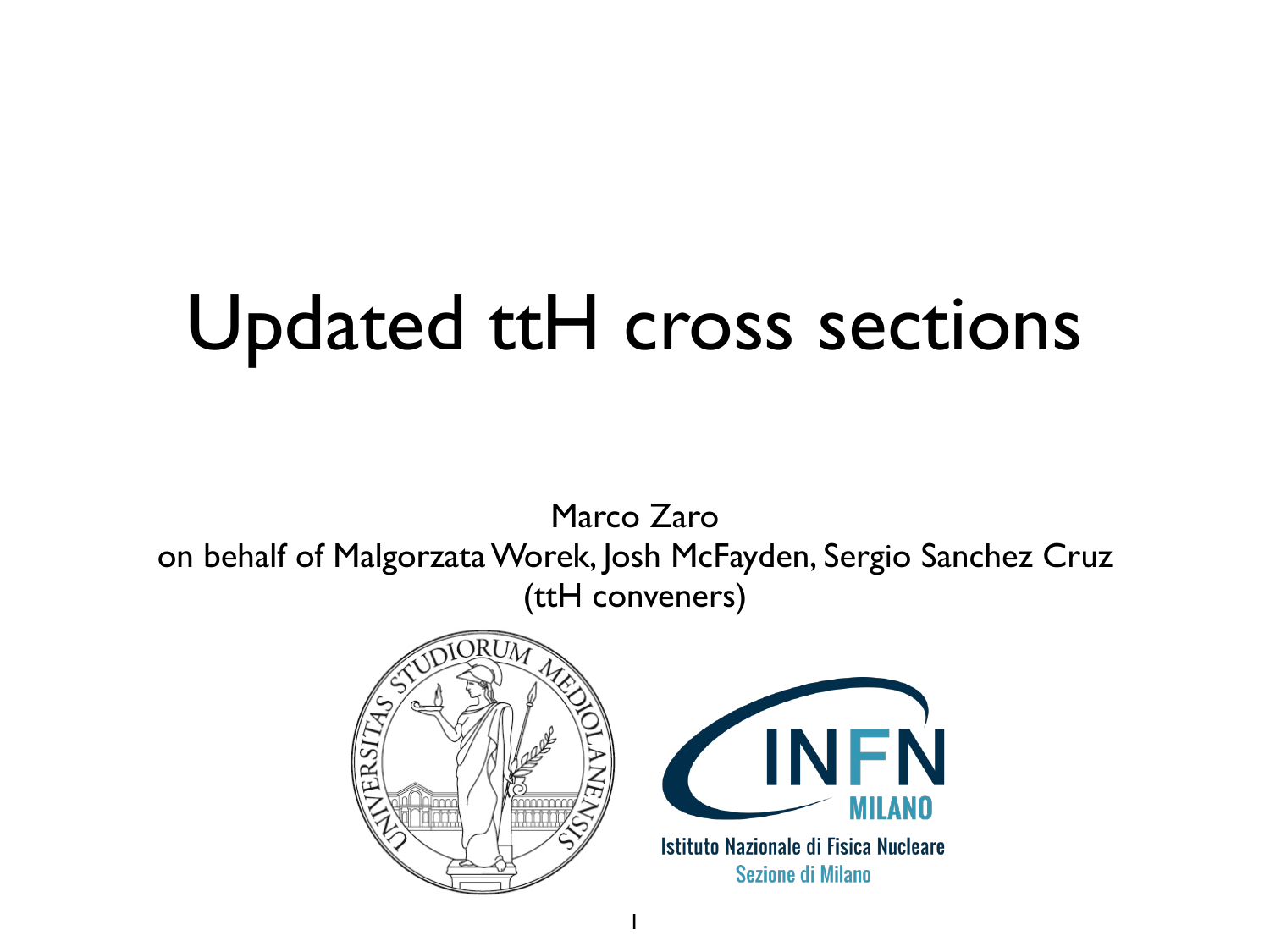



# Updated Cross Sections

(Thanks Malgorzata for xcheck!)

- Use the YR4 values to provide interpolated predictions for Higgs sections
	- ttH: NLO QCD + EW arXiv:1504.03446

| <b>13.6 TeV</b> | $\sigma$ [pb] | $\Delta$ sc [%] | $\Delta$ PDF+a <sub>s</sub> | Δ PDF   | $\Delta$ as |
|-----------------|---------------|-----------------|-----------------------------|---------|-------------|
| 125.0           | 5.700e-01     | $+6/ -9.3$      | $\pm 3.5$                   | $\pm 3$ | $+2$        |
| 125.09          | 5.688e-01     | $+6/ -9.3$      | $\pm 3.5$                   | $\pm 3$ | $+2$        |
| 125.38          | 5.638e-01     | $+6/ -9.3$      | $\pm 3.5$                   | $\pm 3$ | $+2$        |

tH t/s channel: NLO QCD (with FS uncertainty for t-channel) arXiv:1504.00611

| <b>13.6 TeV</b> | $\sigma$ [pb] | $\Delta$ sc [%] | $\Delta$ PDF+ $a_s$ | $\Delta$ PDF | $\Delta$ as |
|-----------------|---------------|-----------------|---------------------|--------------|-------------|
| 125.0           | 8.362e-02     | $+6.5/-14.8$    | $\pm$ 37            | $\pm 3.5$    | ±1.2        |
| 125.09          | 8.353e-02     | $+6.5/-14.8$    | $\pm 3.7$           | $\pm 3.5$    | ±12         |
| 125.38          | 8.320e-02     | $+6.5/-14.8$    | $\pm 3.7$           | $\pm 3.5$    | ±1.2        |
| 125.0           | 3068e-03      | $+2$ 4/-1.7     | $+22$               | $+2.2$       | $\pm 0.3$   |
| 125.09          | 3.064e-03     | $+24/17$        | $\pm$ 22            | $\pm$ 22     | $\pm 0.3$   |
| 125.38          | 3.052e-03     | $+2.4/-1.7$     | $+22$               | $+22$        | $\pm 0.3$   |

tHW: (no interpolation performed at the moment, only  $\sf I$  m<sub>H</sub> available) NLO QCD arXiv:1607.05862

To be recomputed

Marco Zaro, 03-02-2022 (What parameters were employed for the reference numbers?)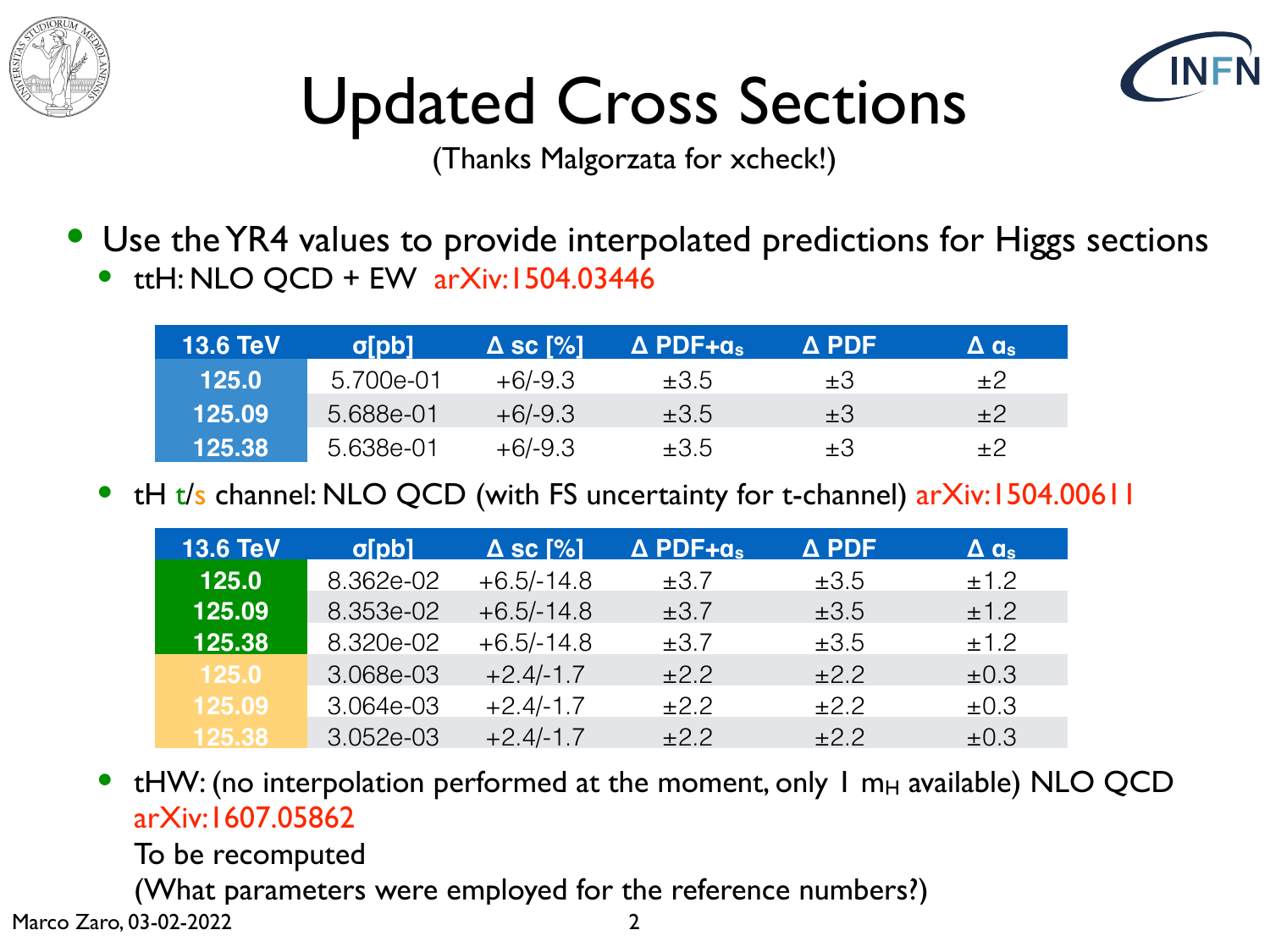



### New reference predictions

- Since YR4, results including NNLL soft resummation appeared for ttH (and ttW/Z), combined with NLO EW / Complete NLO corrections
	- arXiv:1907.04343

Top-quark pair hadroproduction in association with a heavy boson at NLO+NNLL including EW corrections

Alessandro Broggio, Andrea Ferroglia, Rikkert Frederix, Davide Pagani, Benjamin D. Pecjak, Ioannis Tsinikos

#### • arXiv:2001.03031

Associated top quark pair production with a heavy boson: differential cross sections at NLO+NNLL accuracy

Anna Kulesza, Leszek Motyka, Daniel Schwartländer, Tomasz Stebel, Vincent Theeuwes

- Same fixed-order prediction, different resummation methodology
- Both groups have confirmed their availability to provide updated predictions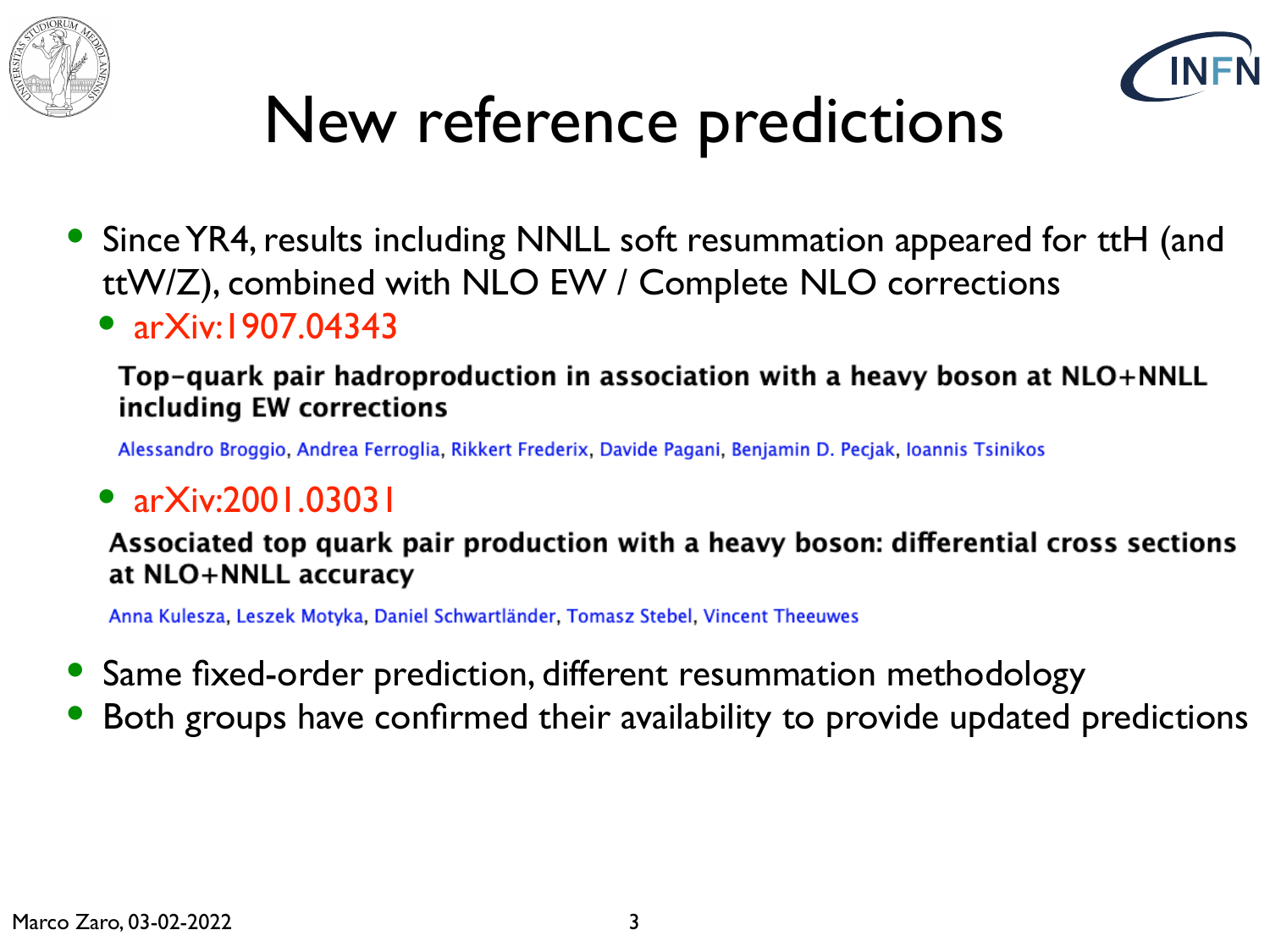



tt+V

- ttZ: upgrade reference prediction including NNLL resummation (like ttH)
- $\bullet$  ttW:
	- t-W scattering contribution (complete-NLO) on top of NLO EW (~10%) effect) arXiv:1711.02116
	- Resummation has tiny effect (do not include)
	- Include higher multiplicities in reference xsection using updated FxFx merging scheme  $(-20-30\%$  effect) arXiv: $2108.01726$
- How about tt+photon(s)?